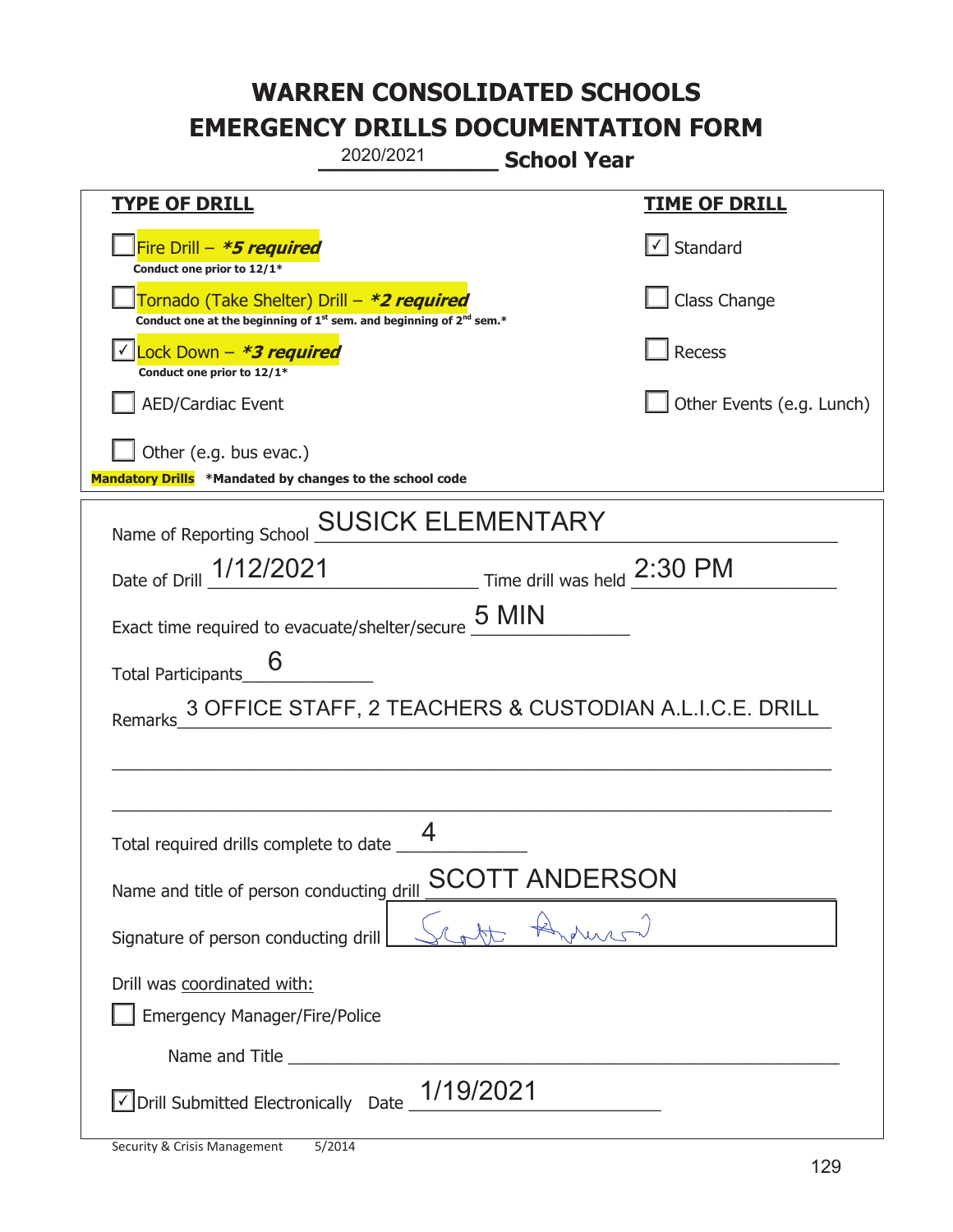|                                                                                                                                           | 2020/2021                | <b>School Year</b>                                |                           |
|-------------------------------------------------------------------------------------------------------------------------------------------|--------------------------|---------------------------------------------------|---------------------------|
| <b>TYPE OF DRILL</b>                                                                                                                      |                          |                                                   | <u>TIME OF DRILL</u>      |
| Fire Drill - *5 required<br>Conduct one prior to 12/1*                                                                                    |                          |                                                   | Standard                  |
| Tornado (Take Shelter) Drill – *2 required<br>Conduct one at the beginning of 1 <sup>st</sup> sem. and beginning of 2 <sup>nd</sup> sem.* |                          |                                                   | Class Change              |
| Lock Down – <i>*<b>3 required</b></i><br>Conduct one prior to 12/1*                                                                       |                          |                                                   | Recess                    |
| <b>AED/Cardiac Event</b>                                                                                                                  |                          |                                                   | Other Events (e.g. Lunch) |
| Other (e.g. bus evac.)<br>Mandatory Drills *Mandated by changes to the school code                                                        |                          |                                                   |                           |
| Name of Reporting School                                                                                                                  | <b>Susick Elementary</b> |                                                   |                           |
| Date of Drill 1/7/2021                                                                                                                    |                          | Time drill was held 10:30 am                      |                           |
| Exact time required to evacuate/shelter/secure 2 min                                                                                      |                          |                                                   |                           |
| 6<br><b>Total Participants</b>                                                                                                            |                          |                                                   |                           |
| Remarks                                                                                                                                   |                          | All went well - No students present due to Covid. |                           |
|                                                                                                                                           |                          |                                                   |                           |
|                                                                                                                                           |                          |                                                   |                           |
| Total required drills complete to date $\overline{\phantom{0}5}$                                                                          |                          |                                                   |                           |
| Name and title of person conducting drill                                                                                                 |                          | <b>Michele Babbish</b>                            |                           |
| Signature of person conducting drill                                                                                                      |                          |                                                   |                           |
| Drill was coordinated with:                                                                                                               |                          |                                                   |                           |
| <b>Emergency Manager/Fire/Police</b>                                                                                                      |                          |                                                   |                           |
|                                                                                                                                           |                          |                                                   |                           |
| √ Drill Submitted Electronically Date                                                                                                     | 1/28/21                  |                                                   |                           |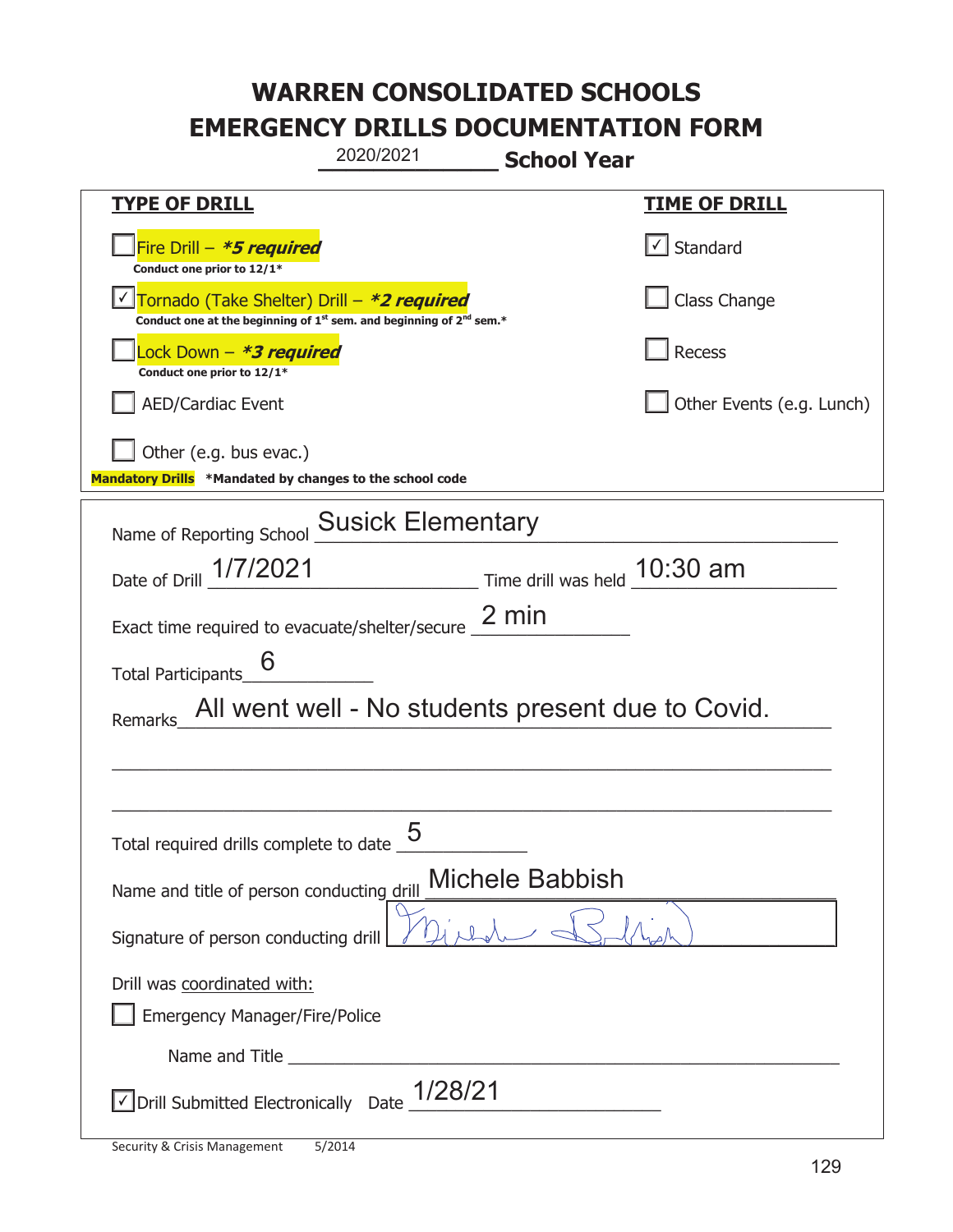|                                                                                             | 2020/2021                                                                     | <b>School Year</b>                                              |                                   |
|---------------------------------------------------------------------------------------------|-------------------------------------------------------------------------------|-----------------------------------------------------------------|-----------------------------------|
| <b>TYPE OF DRILL</b>                                                                        |                                                                               |                                                                 | <u>TIME OF DRILL</u>              |
| Fire Drill - *5 required<br>Conduct one prior to 12/1*                                      |                                                                               |                                                                 | $\lfloor \angle \rfloor$ Standard |
| Tornado (Take Shelter) Drill – *2 required                                                  | Conduct one at the beginning of $1^{st}$ sem. and beginning of $2^{nd}$ sem.* |                                                                 | Class Change                      |
| Lock Down - *3 required<br>Conduct one prior to 12/1*                                       |                                                                               |                                                                 | Recess                            |
| <b>AED/Cardiac Event</b>                                                                    |                                                                               |                                                                 | Other Events (e.g. Lunch)         |
| Other (e.g. bus evac.)<br>Mandatory Drills *Mandated by changes to the school code          |                                                                               |                                                                 |                                   |
| Name of Reporting School                                                                    | <b>SUSICK ELEMENTARY</b>                                                      |                                                                 |                                   |
| Date of Drill 11/17/20                                                                      |                                                                               | $\frac{1}{2}$ Time drill was held $\frac{2:45 \text{ P.M.}}{1}$ |                                   |
| Exact time required to evacuate/shelter/secure $\underline{\mathsf{5}}$ MIN.                |                                                                               |                                                                 |                                   |
| <b>Total Participants</b>                                                                   |                                                                               |                                                                 |                                   |
| Remarks 3 OFFICE STAFF, 3 TEACHERS AND 1 CUSTODIAN                                          |                                                                               |                                                                 |                                   |
| A.L.I.C.E. DRILL                                                                            |                                                                               |                                                                 |                                   |
|                                                                                             |                                                                               |                                                                 |                                   |
| Total required drills complete to date <u>U</u>                                             | 3                                                                             |                                                                 |                                   |
| Name and title of person conducting drill                                                   |                                                                               | <b>SCOTT ANDERSON</b>                                           |                                   |
| Signature of person conducting drill                                                        |                                                                               |                                                                 |                                   |
| Drill was coordinated with:<br><b>Emergency Manager/Fire/Police</b>                         |                                                                               |                                                                 |                                   |
|                                                                                             |                                                                               |                                                                 |                                   |
| $\sqrt{\phantom{a}}$ Drill Submitted Electronically Date $\underline{\phantom{a}}$ 11/17/20 |                                                                               |                                                                 |                                   |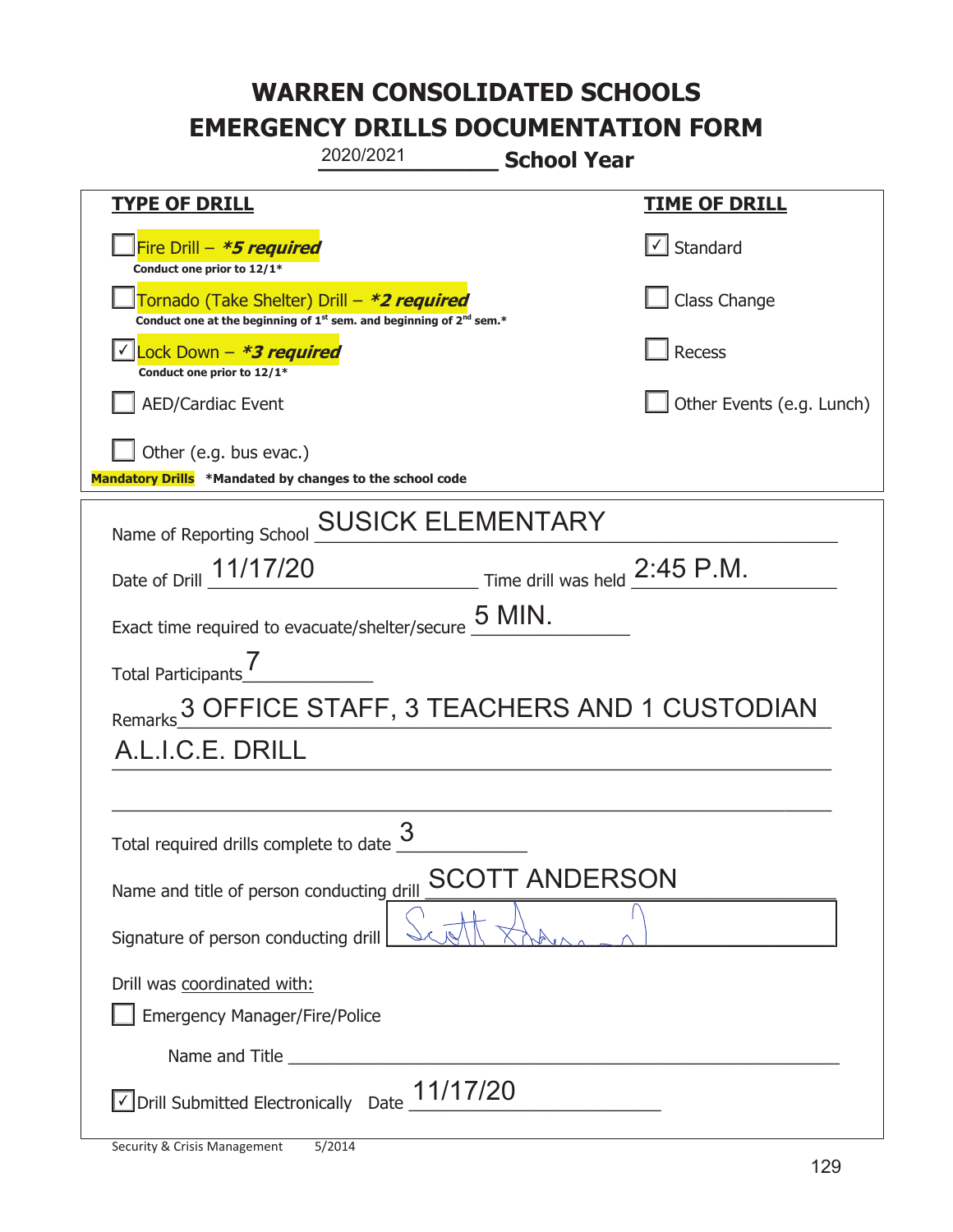|                                                                                    | 2020/2021                                                                                                                                 | <b>School Year</b>                    |                                    |
|------------------------------------------------------------------------------------|-------------------------------------------------------------------------------------------------------------------------------------------|---------------------------------------|------------------------------------|
| <b>TYPE OF DRILL</b>                                                               |                                                                                                                                           |                                       | <b>TIME OF DRILL</b>               |
| <u>√ Fire Drill – <b>*5 required</b></u><br>Conduct one prior to 12/1*             |                                                                                                                                           |                                       | $\lfloor \angle \rfloor$ Standard  |
|                                                                                    | Tornado (Take Shelter) Drill – *2 required<br>Conduct one at the beginning of 1 <sup>st</sup> sem. and beginning of 2 <sup>nd</sup> sem.* |                                       | Class Change                       |
| Lock Down - *3 required<br>Conduct one prior to 12/1*                              |                                                                                                                                           |                                       | Recess                             |
| <b>AED/Cardiac Event</b>                                                           |                                                                                                                                           |                                       | Other Events (e.g. Lunch)          |
| Other (e.g. bus evac.)<br>Mandatory Drills *Mandated by changes to the school code |                                                                                                                                           |                                       |                                    |
| Name of Reporting School                                                           | <b>SUSICK ELEMENTARY</b>                                                                                                                  |                                       |                                    |
| 11/10/2020<br>Date of Drill                                                        |                                                                                                                                           | $\_$ Time drill was held $\_$ 9:00 AM |                                    |
| Exact time required to evacuate/shelter/secure $2$ MIN                             |                                                                                                                                           |                                       |                                    |
| 15<br><b>Total Participants</b>                                                    |                                                                                                                                           |                                       |                                    |
| Remarks                                                                            | NO STUDENTS IN THE BUILDING - STAFF ONLY                                                                                                  |                                       |                                    |
| <b>VIRTUAL LEARNING</b>                                                            |                                                                                                                                           |                                       |                                    |
|                                                                                    |                                                                                                                                           |                                       |                                    |
| Total required drills complete to date $\frac{\epsilon}{\epsilon}$                 | ク                                                                                                                                         |                                       |                                    |
| Name and title of person conducting drill                                          |                                                                                                                                           |                                       | <b>MICHELE BABBISH - PRINCIPAL</b> |
| Signature of person conducting drill $\frac{1}{1}$                                 |                                                                                                                                           |                                       |                                    |
| Drill was coordinated with:<br><b>Emergency Manager/Fire/Police</b>                |                                                                                                                                           |                                       |                                    |
|                                                                                    |                                                                                                                                           |                                       |                                    |
|                                                                                    |                                                                                                                                           |                                       |                                    |

T